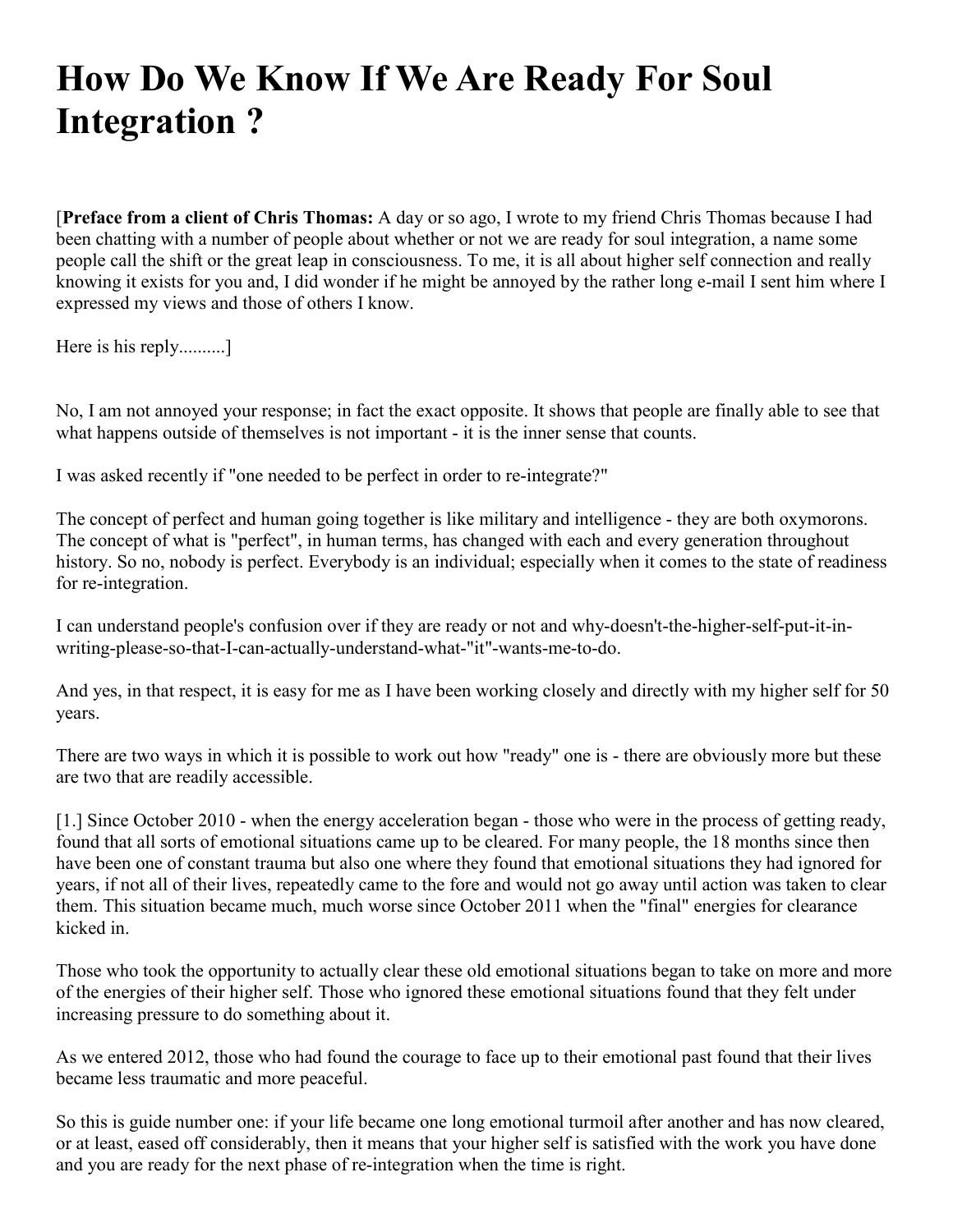There is another aspect to this and that is for many, there were ready, and did not have much emotional debris to clear. This period of time has also been traumatic for them as they see everyone else undergoing these clearances and they have had nothing, or very little, to do themselves. If you have not undergone this kind of emotional trauma over the past 18 months then the chances are that you were already clear and ready, you were just waiting for everyone else to catch up.

## **BUT...**

An awful lot of people have done everything they can to ignore the elephant in their living rooms and have worn their shoes out walking around the elephant doing their best to ignore it. They know that it is there - the emotional situation they need to clear - but have done everything they can to deny its existence.

For these people, the last six months or so have felt like they are under a ton weight of pressure to sort something out but have refused to acknowledge that their elephant exists.

It is these people who are holding back the time at which we are all ready to re-integrate. After all, all of these people said that they were ready to re-integrate back in October 2011 and have done nothing since other than complain about why can't they move on.

This is what your higher self is looking for - a readiness to look at your life and properly deal with those issues (emotional situations) you have ignored in the past. If you continue to ignore them, the chances are that at some point in the very near future, your higher self is going to give up on you and you will be left behind.

There is an energy boost to come very shortly which should help these people to finally deal with their elephants but if they still refuse to sort out their problems, they will become lost.

[2.] We all have an ego. It is a part of our fundamental make-up and defines who we are within our own estimation. There is nothing wrong with an ego, it is a question of how realistic and honest we are being with ourselves. Most people get it wrong - their ego's are either too big or they are too small.

Too big means that we are not being honest with ourselves and are attempting to make those around us believe that we are more than we actually are.

Too small means that, again, we are not being honest with ourselves and are denying our true selves to those around us.

What our higher selves want from us is that we are honest with ourselves. Once we become honest with ourselves we also become honest with the those with whom we share our lives. By being honest with others, it allows them to be honest with us in return and once we have honest relationships, emotional traumas do not occur.

The best way of working out if you are honest with yourself is to look at how you react to criticism.

If someone criticises you and you become angry and defensive, it means that you are not being honest with yourself.

If someone criticises you and you think about what it is they are saying and look at what they are saying honestly and your response is more along the lines of: "yes, I see what you are saying and you are correct" or alternatively: "no, you are not correct, that is an unfair comment" then you are being as honest with yourself as you can be and that is all that your higher self wants you to be.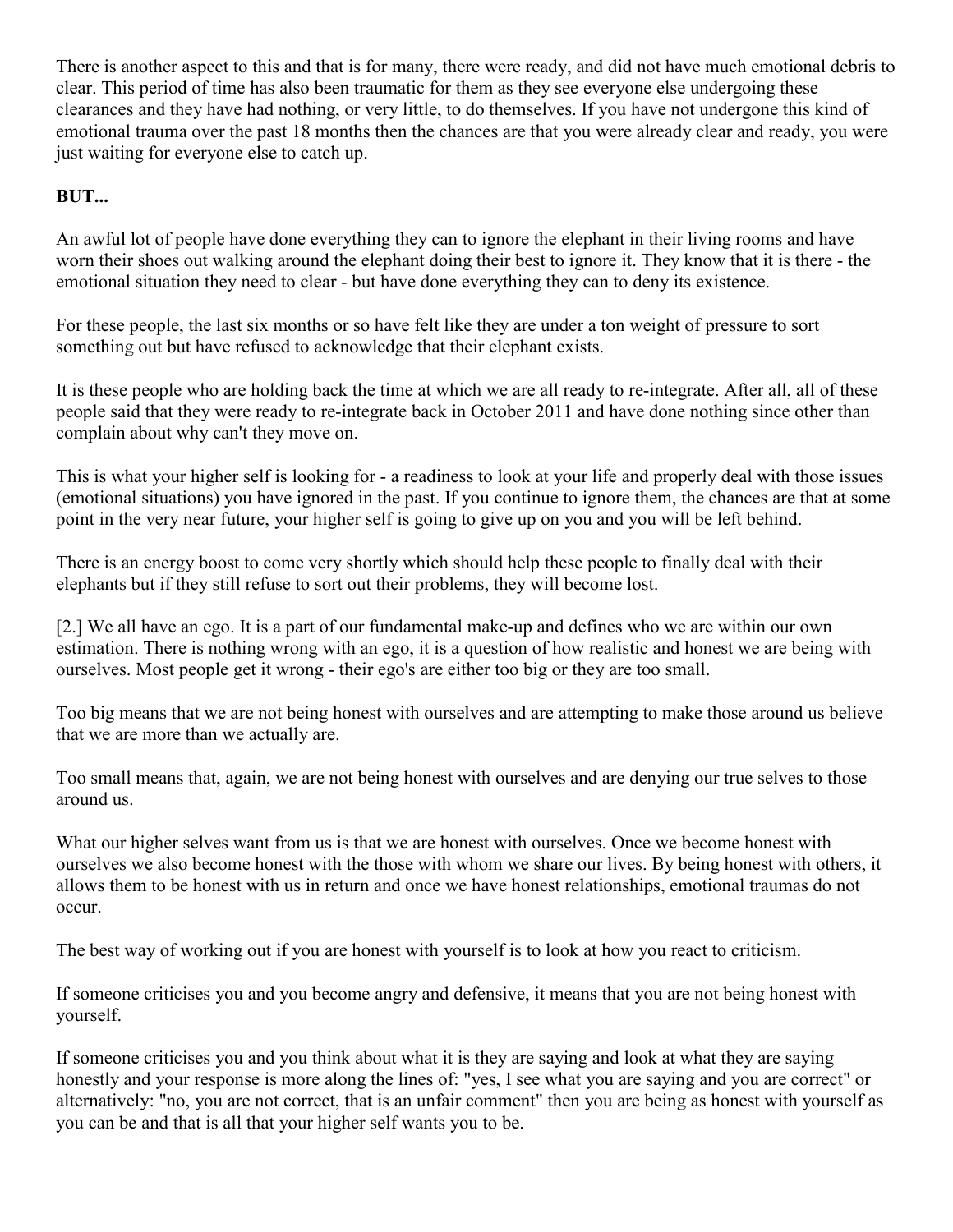#### **So to re-cap...**

If your life has been emotionally traumatic but is now, or is becoming, more peaceful, then you are just about ready and have listened to your higher self.

If you can be as honest as possible with yourself in all situations then you are just about ready and have listened to your higher self.

If neither of the two above statements apply to you then it means that you still have work to do as you have not listened to your higher self.

### **Additionally...**

There are, of course, millions of people who have no concept of what is going on and they have chosen **not** to be a part of this soul re-integration. The choices these people have made have to be respected and, more importantly, you have to realise that you must leave them behind.

It does not matter what relationship you have with these people, they have made their choices and no amount of encouragement or cajoling on your part is going to make them change. You MUST walk away from these people or they will prevent you from fulfilling your choice of re-integrating. This situation is the elephant in many peoples' living rooms.

#### **Conversely...**

There are many people who are now waking up to the lies and propaganda spread by the Velon (Galactic Federation of Light, Ashtar Command, Hathor, Annunaki, Angels & Arch Angels, etc...) and are rejecting ideas and concepts that they were once totally convinced by.

These people might require some help in their re-adjustments but it is your choice as to whether you help them. Just because they have been misled and misguided in the past does not mean that they are ready to move on as they will still have their own emotional situations that have been ignored and so remain uncleared.

You cannot do the necessary clearance work for these people, they need to do it for themselves. Be aware that you could get dragged back down to their level so understand that it is best for people to ask for your help than it is for you to offer it. Once they have asked, you must evaluate very carefully just what it is they are asking for. If they are just asking for guidance, that is fine. If they want you to sort their problems out for them (one of the main reasons why they turned to the GFOL etc in the first place) then be very wary of how far you go down that route as it could be damaging to you.

I appreciate that so many people have had to be patient, particularly since November last year. It was anticipated that we would be able to move forwards more quickly than has been the case. There are, of course, those who refuse to herd their elephants out, but there have been other problems.

Since we reached energy parity with the Earth at the end of October 2011, the Velon and the cabal have done everything they can to build energy patterns that disrupted the Earth's and human plans. The cabal have been working from the ground using haarp whilst the Velon have been using energy patterns from outside of the solar system.

In many respects this has been a "war" but one which is now coming to its conclusion and its outcome never was in doubt. We are not at the end of this "war" just yet but the Velon/cabal could never have won and that is the current situation.